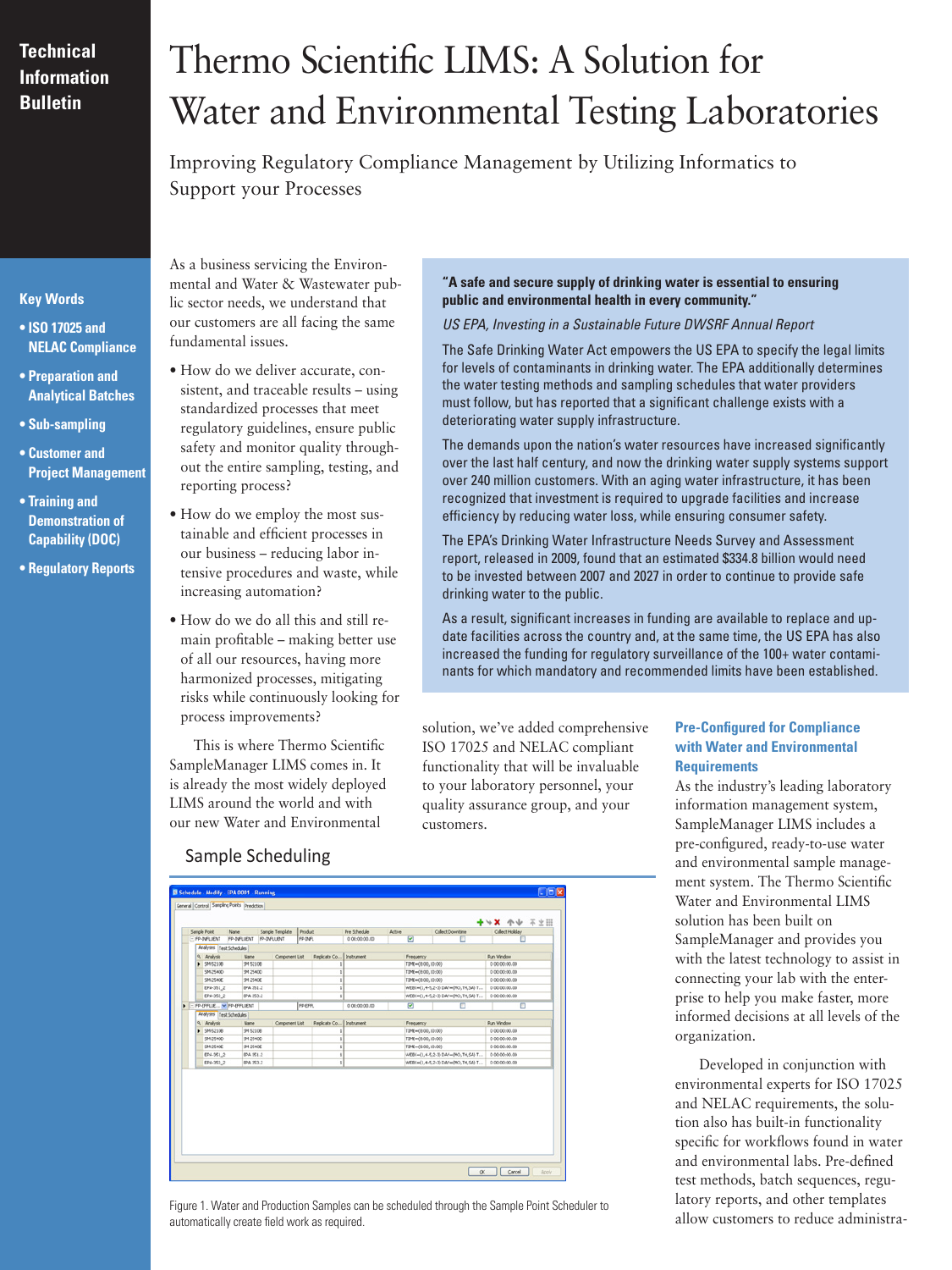# Customer Management: Projects and Statement of Work

|         | General                                      | People Statements of Work Attachments | Details                                 |                          |
|---------|----------------------------------------------|---------------------------------------|-----------------------------------------|--------------------------|
| Project | Project Manager                              | <b>Ian Manten</b>                     |                                         | ×                        |
|         | Contacts<br>Customer                         | Abington 1                            |                                         | ×                        |
|         | Primary Contact                              | Miss Amy Pond                         |                                         | ×                        |
|         | Contacts assigned to this Project<br>Contact |                                       |                                         |                          |
|         | Mr James Bond                                |                                       | <b>Project Responsibility</b><br>Quotes |                          |
|         | I Bob Smith                                  |                                       | Invoices                                | $\overline{\phantom{a}}$ |
|         |                                              |                                       |                                         |                          |

Figure 2. Customer Information is managed in the Project Information area. This includes the Statement of Work (SOW), People (Contacts), and Attachments (Files related to customer/contract review, such as emails, purchase orders, etc.)

# **Contracts**



Figure 3. Pricing, Quoting and Invoicing can be managed from within SampleManager LIMS, reducing the need for other software applications within your business solution. This also reduces implementation and integration costs.

| Sangle                                      |                       |                |        |                |                                            |                                                  |              |                   |    |
|---------------------------------------------|-----------------------|----------------|--------|----------------|--------------------------------------------|--------------------------------------------------|--------------|-------------------|----|
| Sample Information                          |                       | $Q$ $\cdot$    |        |                | Sub Samples - 1485 / SM-20-SEP-2010-001485 |                                                  |              |                   |    |
| ID Numeric                                  | 1485                  |                |        |                |                                            |                                                  |              |                   |    |
| <b>20 Year</b>                              | 5M-20-5EP-2010-000 MS |                |        | <b>Numeric</b> |                                            | <b>Test</b>                                      | <b>Suite</b> | Login Date        |    |
| Full Sample Screen                          |                       | $\circ$        | 5.1406 |                |                                            | 5M-2D-5EP-2010-001406                            | Available    | 9/20/2010 2:46 PM |    |
| <b>Protect Name</b>                         | Abington 2010         |                | A 1487 |                |                                            | 3M-20-SEP-2010-001487 Available                  |              | 9/20/2010 2:46 PM |    |
| <b>Product Name</b>                         |                       |                |        |                |                                            |                                                  |              |                   |    |
| Grade Name                                  |                       |                |        |                |                                            |                                                  |              |                   |    |
| <b>Product Batch Name</b>                   |                       |                |        |                |                                            |                                                  |              |                   |    |
| Sangle name                                 |                       |                |        |                |                                            |                                                  |              |                   |    |
| Sangle description                          |                       |                |        |                |                                            |                                                  |              |                   |    |
| Sampling Point                              |                       |                |        |                |                                            |                                                  |              |                   |    |
| Sampling procedure                          |                       |                |        |                |                                            |                                                  |              |                   |    |
| Sample type                                 |                       |                |        |                |                                            |                                                  |              |                   |    |
| Date sample taken                           | 9/20/2010 2:36 PM     |                |        |                |                                            |                                                  |              |                   |    |
| Customer 20                                 | Abington 1            |                |        |                |                                            |                                                  |              |                   |    |
|                                             |                       |                |        |                |                                            |                                                  |              |                   |    |
| <b>Invoice Number</b>                       |                       |                |        |                |                                            |                                                  |              |                   |    |
| Date received                               |                       |                |        |                |                                            |                                                  |              |                   |    |
| Hannel ID                                   | 9/20/2010 2:36 PM     |                |        |                |                                            |                                                  |              |                   |    |
| Substance ID                                |                       |                |        |                |                                            |                                                  |              |                   |    |
| Location ID                                 |                       |                |        |                |                                            |                                                  |              |                   |    |
|                                             |                       |                |        |                |                                            |                                                  |              |                   |    |
| Preparation ID                              |                       |                |        |                |                                            |                                                  |              |                   |    |
| Test Schedule<br><b>Data con Associated</b> | APARTMENT ALAMA       | $\blacksquare$ |        |                |                                            |                                                  |              |                   |    |
|                                             |                       |                |        |                |                                            |                                                  |              |                   |    |
|                                             |                       |                |        |                |                                            |                                                  |              |                   |    |
| $1+2$<br><b>Parent Tests</b>                |                       |                |        |                |                                            | Sub Sangle Tests - 1486 / SPI-20-SEP-2010-001486 |              |                   |    |
|                                             |                       |                |        |                |                                            |                                                  |              |                   | ىق |
| Analysis                                    | Court.<br>lue         | Instrument     |        |                | Analysis                                   | Count                                            | lue          | Industries        |    |
| Ag                                          | ı.                    |                |        | $\mathcal{F}$  | т<br>Algae                                 |                                                  | s.           |                   |    |
| т<br>Toc                                    | ×.                    |                |        | ℮              | 14.7                                       |                                                  | $\mathbb{R}$ |                   |    |
| и<br>Bronide                                | $\mathbb I$           |                |        |                | <b>Bonide</b>                              |                                                  | $\mathbb{R}$ |                   |    |
|                                             |                       |                |        | $\odot$        |                                            |                                                  |              |                   |    |
| Algon                                       | $\mathbb{R}^2$        |                |        |                |                                            |                                                  |              |                   |    |
|                                             |                       |                |        |                |                                            |                                                  |              |                   |    |
|                                             |                       |                |        | $\odot$        |                                            |                                                  |              |                   |    |
|                                             |                       |                |        |                |                                            |                                                  |              |                   |    |
|                                             |                       |                |        |                |                                            |                                                  |              |                   |    |

# Sample Management: Sub-sampling

Figure 4. Sub-sampling allows users to easily manage sample allocation to various containers upon receipt to the laboratory ensuring traceability of the sample from arrival to disposal.

tion overhead, cost, and implementation time. In addition, comprehensive dashboard functionality helps to address the regulatory and operational needs of three distinct but interrelated parts of your laboratory's business – your personnel, your quality assurance group, and your customer.

#### **Key Features and Benefits:**

- Statement of Work (SOW) and project management capabilities ensure proper documentation of customer interactions and contract review. (Fig. 2)
- Customized pricing, quoting and invoicing management reduces the need for other software applications and associated costs. (Fig. 3)
- Extensive sample and sub-sample scheduling functionality, including the use of handhelds/PDAs, ensures proper traceability and management of field sampling information. (Fig. 1 and 4)
- Built-in, pre-defined test methods and calculations eliminate the need for external spreadsheets and other software for better quality results and more efficient operations.
- Preparation and analytical batches, and their associated methods and matrices, are linked to ensure traceability throughout the sample process. (Fig. 5)
- Project, job and sample templates capture customer and sample information, guaranteeing chain of custody.
- The ability to add attachments to samples or projects and generate reports specific to the water industry facilitates compliance with NELAC and EPA regulatory requirements. (Fig. 9)
- Automatic scheduling and maintaining Demonstration of Capability (DOC), Limits of Detection (LOD) and Limits of Quantitation (LOQ) studies eliminate manual report generation.
- Data visualization tools and SampleManager's intuitive interface allow users to easily manage and track sample information. (Fig. 7 and 8)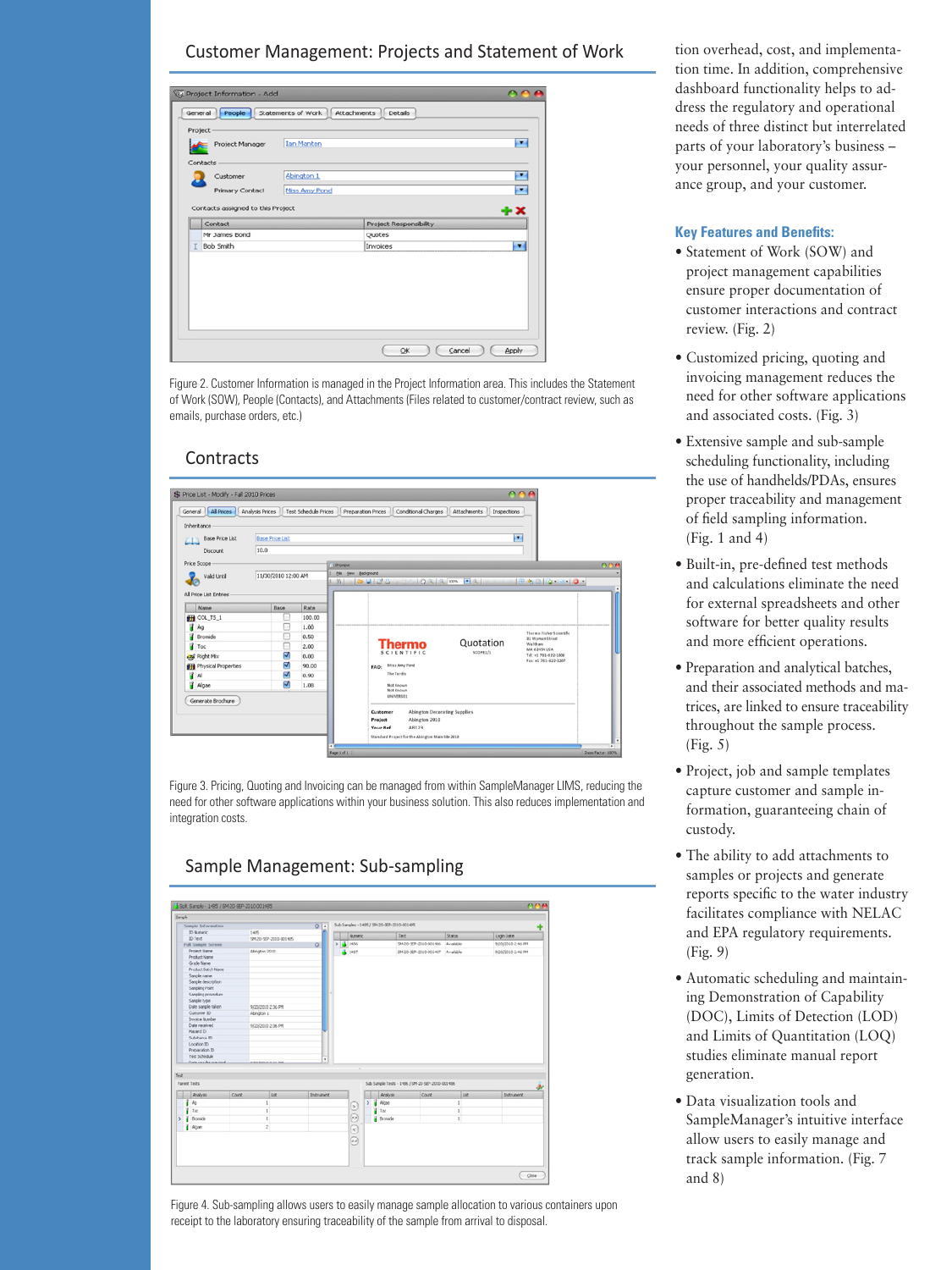# Preparation and Analytical Batches



Figure 5. Pre-configured preparation and analytical batch templates with increased functionality to allow the user quick set-up of batches based on the method and the matrix. Preparation batches are linked to analytical batches to ensure traceability from sample preparation to the instrument analysis.



Reporting: Regulatory Reports, DMR

Figure 6. Pre-defined report templates allow customers to automatically generate regulatory required reports at a fraction of the time.



# Data Visualization: Dashboards

Figure 7. Dashboards provide graphical representations of information to allow laboratory management and analysts to visualize critical information in various forms.

• Integration with other systems including Electronic Document Management Systems (EDMS) and instrument software improves data quality by eliminating timely and manual transcription processes. (Fig. 9)

The enhanced and industry-specific functionality built into the core product allows customers to easily meet ISO 17025 and NELAC requirements.

#### **For Laboratory Personnel and Management: Optimized Lab Operations**

Laboratory managers are under increasing pressure to maximize the utilization of their staff and equipment to gain better efficiencies in the lab and minimize time-consuming manual processes. The Water and Environmental LIMS solution provides comprehensive sample handling (Fig. 1), documentation from pricing to invoicing (Fig. 3), project and customer management (Fig. 2), instrument integration, and automated reporting capabilities – giving you tighter control and saving you time on routine tasks. Dashboards are configured to display sample and project metrics, labor costs, and monitor hold times at a glance (Fig. 7 and 8), so users can view the health of their lab and make more informed decisions about their operations. Furthermore, by automating and centralizing how samples are monitored and tracked, throughput, quality and lab productivity are also improved, allowing lab managers and analysts to focus on value-added activities. For LIMS users, the Water and Environmental solution delivers an extensive set of built-in functionality and configuration that delivers significant productivity gains by automating time-consuming activities.

# **For Quality Assurance: Meeting ISO 17025 and NELAC Requirements**

Meeting stringent requirements for Water and Environmental samples has introduced labor intensive procedures to ensure compliance; such as, record keeping, Demonstration of Capability (DOC), document control, reagent and standard traceability, proof of training and reporting. Quality assurance can rely on integrated work